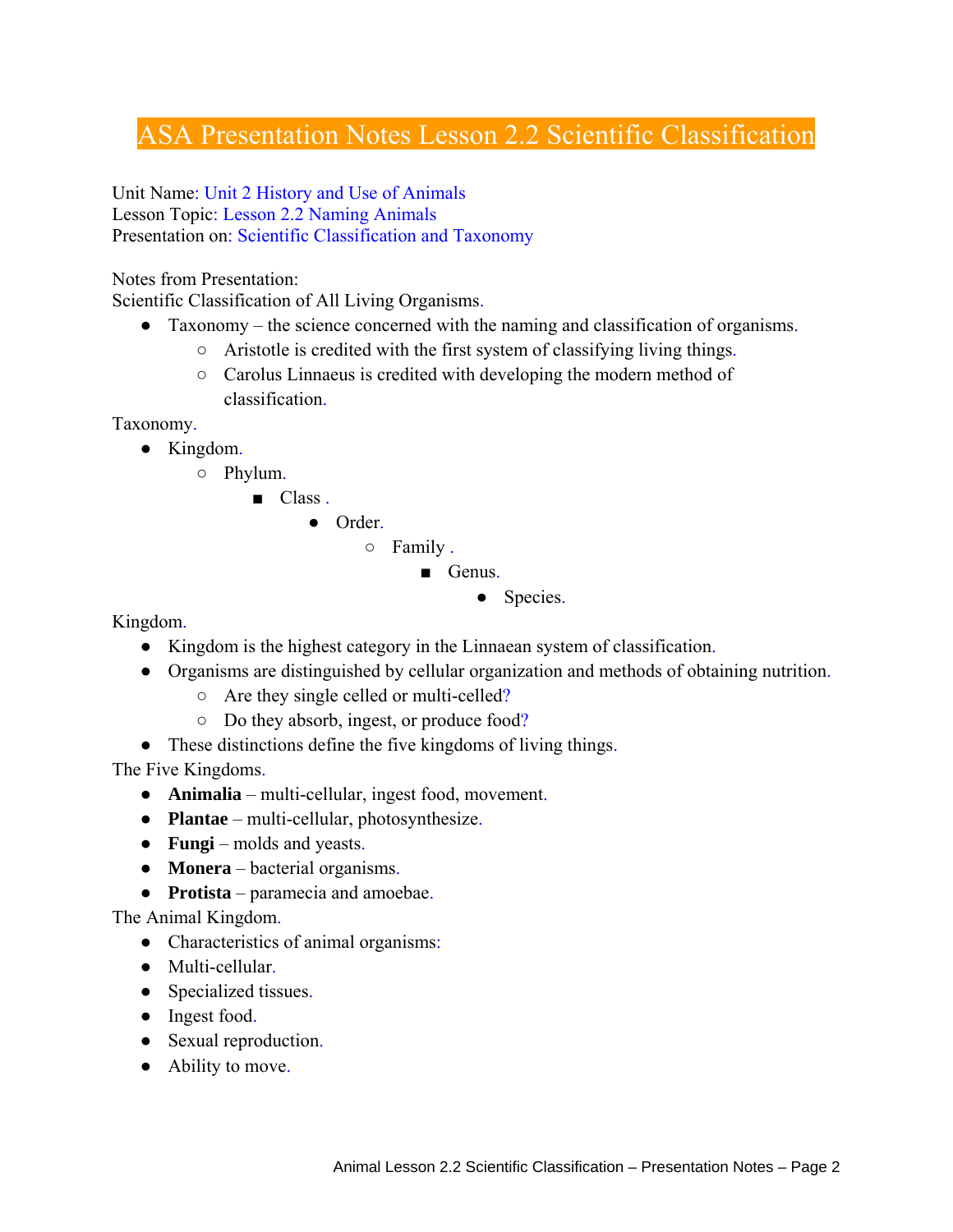Phylum.

- Phyla are based on similarities in basic body structure or organization.
- Examples of animal phyla:
	- Arthropoda.
	- Mollusca.
	- Chordata.
		- Subphylum Vertebrates.
- Animals discussed in this course will be in the phylum **Chordata**, subphylum **Vertebrate** and have the following characteristics:
	- Backbone and endoskeleton.
	- Closed circulatory system with pumping heart.
	- Direct development of young.

### Class.

- Further categories of animals are based on:
	- Body covering.
	- Reproductive system.
	- Temperature regulation.
- Examples:

Order and Family.

- Breaks classes into smaller groups with common characteristics.
- All families are named for a type of genus.
	- Ending "idae" for animals.
	- Ending "aceae" for plants.
	- Added to the stem of the genus name.

### Genus.

- Refers to a group of closely related species.
- Three criteria:
	- Descendants are grouped together.
	- Compact group.
	- Distinct features within group.

### Species.

• The basic unit of taxonomic rank.

• Refers to the largest natural population that can interbreed and produce fertile offspring. Binomial Nomenclature.

- System of naming organisms by their genus and species using Latin.
	- The genus is identified first and the first letter is capitalized.
	- The species is second with the first letter in lower-case.
	- Both words should be italicized.
- For example:

Use of Taxonomy:

● Classification of the Wolf.